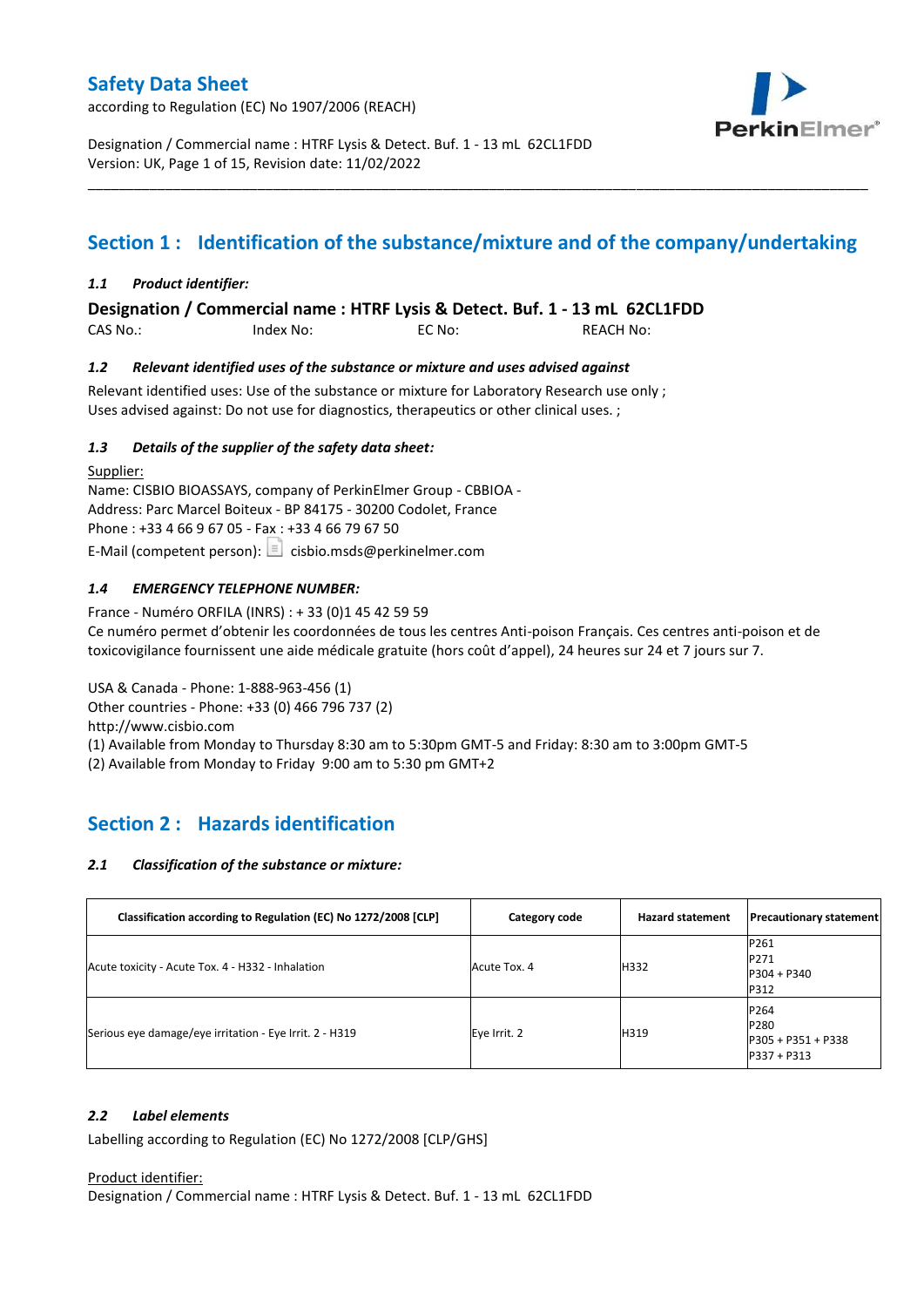according to Regulation (EC) No 1907/2006 (REACH)



### Designation / Commercial name : HTRF Lysis & Detect. Buf. 1 - 13 mL 62CL1FDD Version: UK, Page 2 of 15, Revision date: 11/02/2022

#### Substances contained in this product:

| Substance name                                                                                   | CAS n°    | Index n°     | EC n°     |
|--------------------------------------------------------------------------------------------------|-----------|--------------|-----------|
| potassium fluoride                                                                               | 7789-23-3 | 009-005-00-2 | 232-151-5 |
| Poly(oxy-1,2-ethanediyl), $\alpha$ -[4-(1,1,3,3-tetramethylbutyl)phenyl]- $\omega$ -<br>hydroxy- | 9002-93-1 |              |           |

\_\_\_\_\_\_\_\_\_\_\_\_\_\_\_\_\_\_\_\_\_\_\_\_\_\_\_\_\_\_\_\_\_\_\_\_\_\_\_\_\_\_\_\_\_\_\_\_\_\_\_\_\_\_\_\_\_\_\_\_\_\_\_\_\_\_\_\_\_\_\_\_\_\_\_\_\_\_\_\_\_\_\_\_\_\_\_\_\_\_\_\_\_\_\_\_\_\_\_\_\_

#### Hazard pictograms GHS07-exclam



Signal word: Warning

#### Hazard and precautionary statements:

| Code          | <b>Hazard statments</b>                                                                                                                             |
|---------------|-----------------------------------------------------------------------------------------------------------------------------------------------------|
| H319          | Causes serious eye irritation                                                                                                                       |
| H332          | Harmful if inhaled                                                                                                                                  |
| P261          | Avoid breathing dust/fume/gas/mist/vapours/spray.                                                                                                   |
| P264          | Wash  thoroughly after handling.                                                                                                                    |
| P271          | Use only outdoors or in a well-ventilated area.                                                                                                     |
| P280          | Wear protective gloves/protective clothing/eye protection/face protection.                                                                          |
| $P304 + P340$ | IF INHALED: Remove person to fresh air and keep comfortable for breathing.                                                                          |
|               | P305 + P351 + P338 IF IN EYES: Rinse cautiously with water for several minutes. Remove contact lenses, if present and easy to do. Continue rinsing. |
| P312          | Call a POISON CENTRE/doctor/ if you feel unwell.                                                                                                    |
| P337 + P313   | If eye irritation persists: Get medical advice/attention.                                                                                           |

#### *2.3 Other hazards*

The mixture contains substances classified as 'Substances of Very High Concern' (SVHC) published by the European CHemicals Agency (ECHA) under article 57 of REACH at levels of 0.1% or higher. This substance or mixture contains no components considered to be either persistent, bioaccumulative and toxic (PBT), or very persistent and very bioaccumulative (vPvB) at levels of 0.1% or higher ;

Adverse human health effects and symptoms: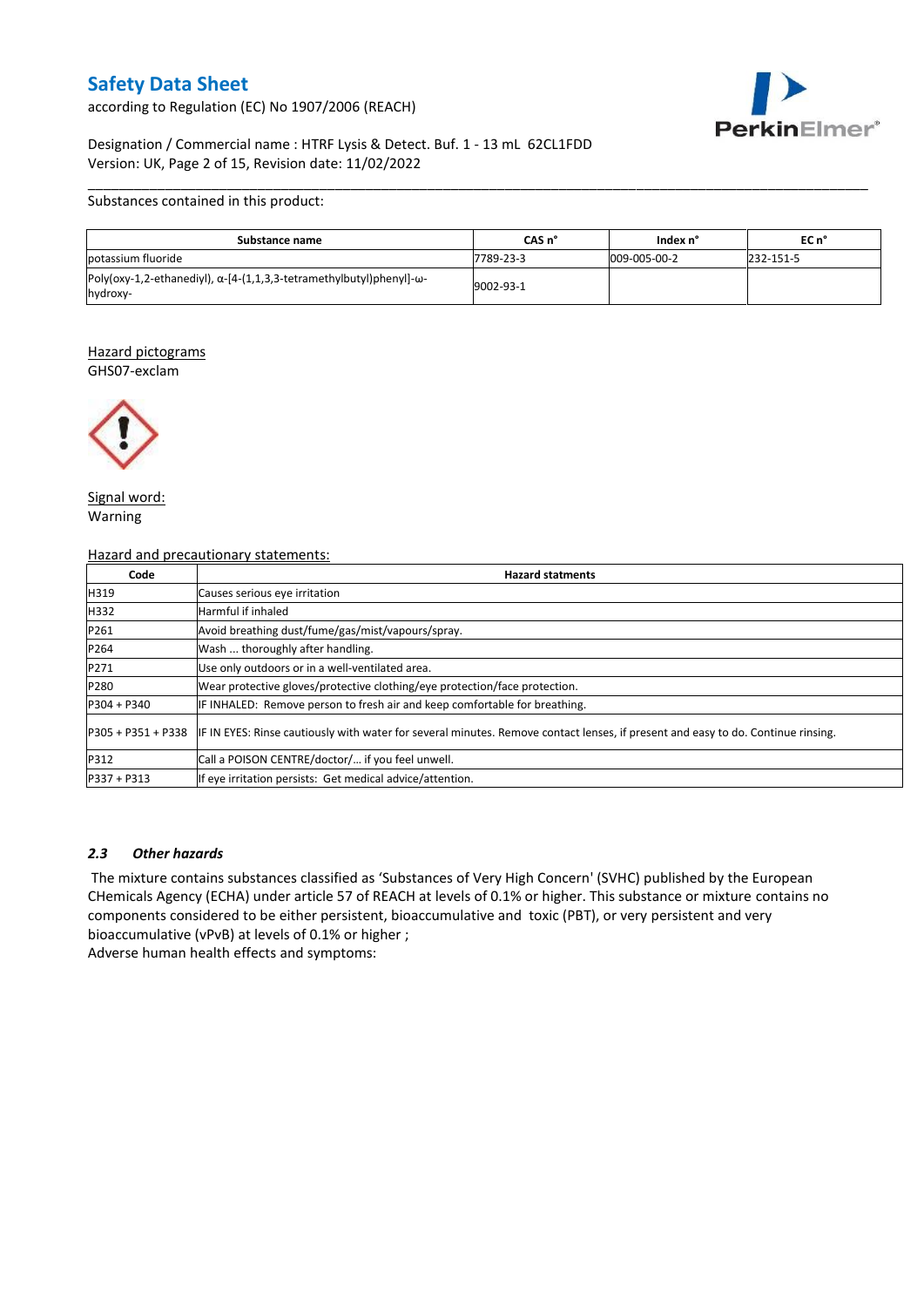according to Regulation (EC) No 1907/2006 (REACH)



Designation / Commercial name : HTRF Lysis & Detect. Buf. 1 - 13 mL 62CL1FDD Version: UK, Page 3 of 15, Revision date: 11/02/2022

## **Section 3 : Composition/information on ingredients**

#### *3.2 Mixtures*

Hazardous ingredients:

This mixture does not contain any hazardous substances at the concentration limits given in Regulation (EC) No. 1272/2008 and OSHA Hazard Communication Standard 29 CFR 1910.1200.

\_\_\_\_\_\_\_\_\_\_\_\_\_\_\_\_\_\_\_\_\_\_\_\_\_\_\_\_\_\_\_\_\_\_\_\_\_\_\_\_\_\_\_\_\_\_\_\_\_\_\_\_\_\_\_\_\_\_\_\_\_\_\_\_\_\_\_\_\_\_\_\_\_\_\_\_\_\_\_\_\_\_\_\_\_\_\_\_\_\_\_\_\_\_\_\_\_\_\_\_\_

Additional information:

Full text of H- and EUH-phrases: see SECTION 16.

## **Section 4 : First aid measures**

### *4.1 Description of first aid measures*

**General information**:Do not leave affected person unattended. ; Remove affected person from the danger area and lay down. ;

**Following inhalation**:In case of respiratory tract irritation, consult a physician. ; Provide fresh air. ;

**Following skin contact**:After contact with skin, wash immediately with water ; Remove contaminated clothing ;

**Following eye contact**:After contact with the eyes, rinse with water with the eyelids open for a sufficient length of time, then consult an ophthalmologist immediately. ;

**Following ingestion**:Do NOT induce vomiting. ; Give nothing to eat or drink. ; If accidentally swallowed rinse the mouth with plenty of water (only if the person is conscious) and obtain immediate medical attention. ; **Self-protection of the first aider**:

#### *4.2 Most important symptoms and effects, both acute and delayed*

Symptoms:No known symptoms to date. ; Effects:

#### *4.3 Indication of any immediate medical attention and special treatment needed*

Notes for the doctor:

## **Section 5 : Firefighting measures**

#### *5.1 Extinguishing media:*

**Suitable extinguishing media**:This product is not flammable. Use extinguishing agent suitable for type of surrounding fire ;

### *5.2 Special hazards arising from the substance or mixture*

Hazardous combustion products:/

### *5.3 Advice for fire-fighters*

Wear Protective clothing.;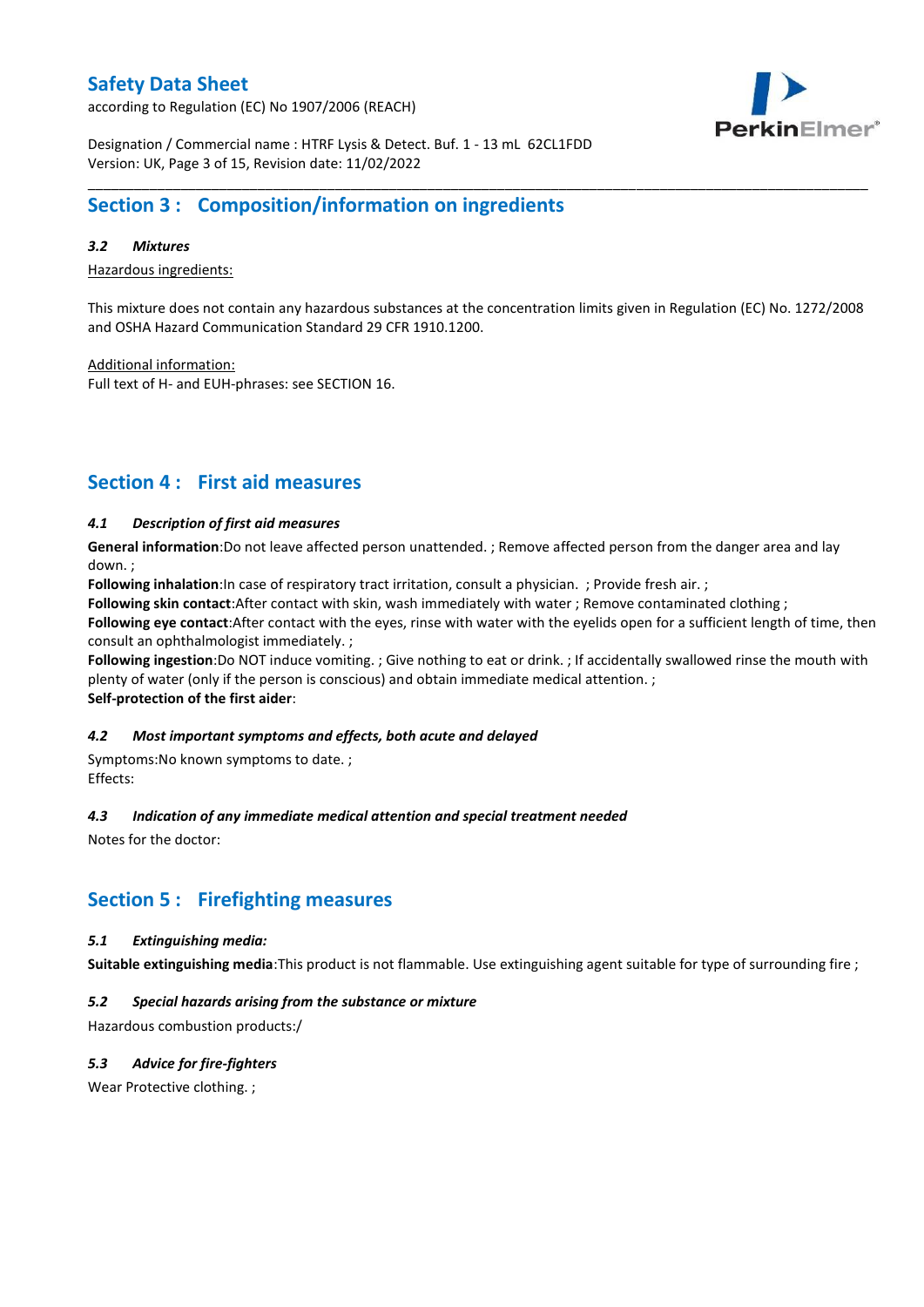according to Regulation (EC) No 1907/2006 (REACH)



Designation / Commercial name : HTRF Lysis & Detect. Buf. 1 - 13 mL 62CL1FDD Version: UK, Page 4 of 15, Revision date: 11/02/2022

## **Section 6 : Accidental release measures**

### *6.1 Personal precautions, protective equipment and emergency procedures*

Emergency procedures: Provide adequate ventilation. ; Emergency procedures: Remove persons to safety. ; Personal precautions: Use personal protection equipment (see section 8). ;

\_\_\_\_\_\_\_\_\_\_\_\_\_\_\_\_\_\_\_\_\_\_\_\_\_\_\_\_\_\_\_\_\_\_\_\_\_\_\_\_\_\_\_\_\_\_\_\_\_\_\_\_\_\_\_\_\_\_\_\_\_\_\_\_\_\_\_\_\_\_\_\_\_\_\_\_\_\_\_\_\_\_\_\_\_\_\_\_\_\_\_\_\_\_\_\_\_\_\_\_\_

### *6.2 Environmental precautions*

Do not allow to enter into surface water or drains. ; Ensure all waste water is collected and treated via a waste water treatment plant. ;

### *6.3 Methods and material for containment and cleaning up*

For cleaning up:Suitable material for taking up: Absorbing material, organic ; Other information:

### *6.4 Reference to other sections*

Additional information:

## **Section 7 : Handling and storage**

### *7.1 Precautions for safe handling*

#### Protective measures:

Advice on safe handling:Avoid contact with skin, eyes and clothes. ; Avoid: Eye contact ; Avoid: Generation/formation of aerosols ; Avoid: Skin contact ; Avoid: inhalation ; In the immediate working surroundings there must be: Emergency shower installed ; In the immediate working surroundings there must be: Provide eye shower and label its location conspicuously ; Wash contaminated clothing immediately. ;

Fire preventions:

Do not eat, drink or smoke in areas where reagents are handled. ; Do not pipet by mouth ; Wear suitable one-way gloves at work ;

Advice on general occupational hygiene

Handle in accordance with good industrial hygiene and safety practice ; Observe technical data sheet. ; Remove contaminated, saturated clothing. ; Wash hands before breaks and after work. ;

### *7.2 Conditions for safe storage, including any incompatibilities*

Technical measures and storage conditions: Requirements for storage rooms and vessels:Keep container tightly closed. ; Keep-store only in original container or in properly labeled containers ; Hints on storage assembly: Materials to avoid: Further information on storage conditions:

### *7.3 Specific end uses:*

Recommendations on specific end uses: Observe technical data sheet. ;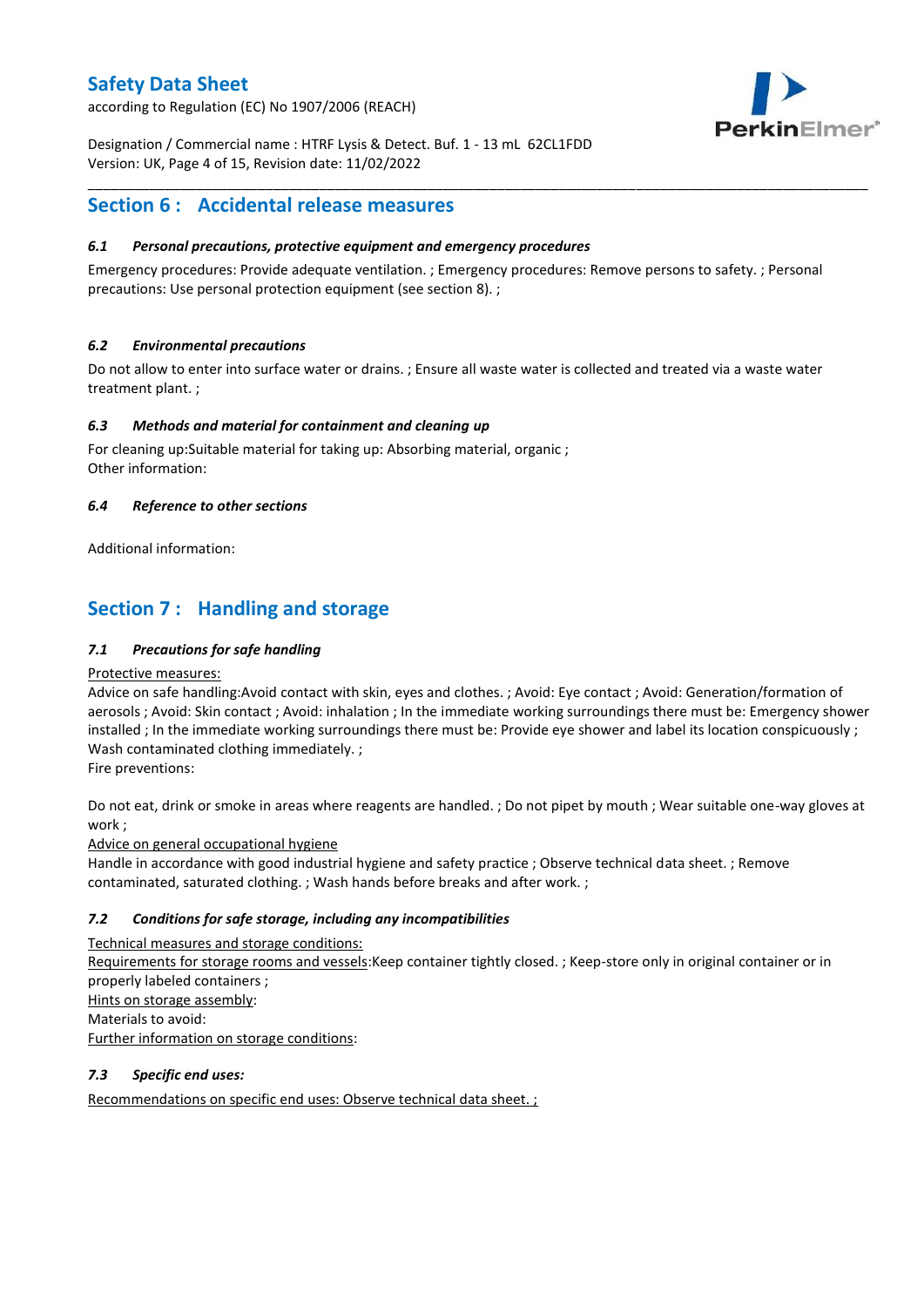according to Regulation (EC) No 1907/2006 (REACH)



Designation / Commercial name : HTRF Lysis & Detect. Buf. 1 - 13 mL 62CL1FDD Version: UK, Page 5 of 15, Revision date: 11/02/2022

# **Section 8 : Exposure controls/personal protection**

### *8.1 Control parameters*

Preliminary remark:

## 8.1.1 Occupational exposure limits:

• France

| Source:                   | Informations relatives à la réglementation VME (France) : ED 984, 07.2012 |                                                                 |  |  |     |  |  |  |  |
|---------------------------|---------------------------------------------------------------------------|-----------------------------------------------------------------|--|--|-----|--|--|--|--|
| Substance                 | EC No.                                                                    | VME(mg/m3)<br>$VLE$ (mg/m3)<br>VLE (ppm)<br>VME (ppm)<br>CAS-No |  |  |     |  |  |  |  |
| 7778-77-0 / 231-<br>913-4 | 231-913-4                                                                 | 7778-77-0                                                       |  |  |     |  |  |  |  |
| 7789-23-3 / 232-<br>151-5 | 232-151-5                                                                 | 7789-23-3                                                       |  |  | 2,5 |  |  |  |  |

\_\_\_\_\_\_\_\_\_\_\_\_\_\_\_\_\_\_\_\_\_\_\_\_\_\_\_\_\_\_\_\_\_\_\_\_\_\_\_\_\_\_\_\_\_\_\_\_\_\_\_\_\_\_\_\_\_\_\_\_\_\_\_\_\_\_\_\_\_\_\_\_\_\_\_\_\_\_\_\_\_\_\_\_\_\_\_\_\_\_\_\_\_\_\_\_\_\_\_\_\_

#### • Spain

| Source :                      | Limites de Exposicion Profesional para Agentes Quimicos en Espana<br>Instituto Nacional de Seguridad e Higiene en el Trabajo<br>June 2015 |                                                                               |  |  |  |  |  |  |  |  |
|-------------------------------|-------------------------------------------------------------------------------------------------------------------------------------------|-------------------------------------------------------------------------------|--|--|--|--|--|--|--|--|
| Substance                     | EC-No.                                                                                                                                    | VLA-ED (mg/m3)<br>$VLA$ -EC (mg/m3)<br>VLA-ED (ppm)<br>VLA-EC (ppm)<br>CAS-No |  |  |  |  |  |  |  |  |
| 7778-77-0 / 231-<br>913-4     | 231-913-4                                                                                                                                 | 7778-77-0                                                                     |  |  |  |  |  |  |  |  |
| 7789-23-3 / 232-<br>$151 - 5$ | 232-151-5<br>7789-23-3                                                                                                                    |                                                                               |  |  |  |  |  |  |  |  |

#### **•** Germany

| Source:               | TRGS 900, June 2015, BAuA |           |             |           |  |  |  |
|-----------------------|---------------------------|-----------|-------------|-----------|--|--|--|
| Substance             | CAS-No<br>EC No.          |           | AGW (mg/m3) | AGW (ppm) |  |  |  |
| 7778-77-0 / 231-913-4 | 231-913-4                 | 7778-77-0 |             |           |  |  |  |
| 7789-23-3 / 232-151-5 | 232-151-5                 | 7789-23-3 |             |           |  |  |  |

- Italia
- **•** Greece
- $\bullet$  UK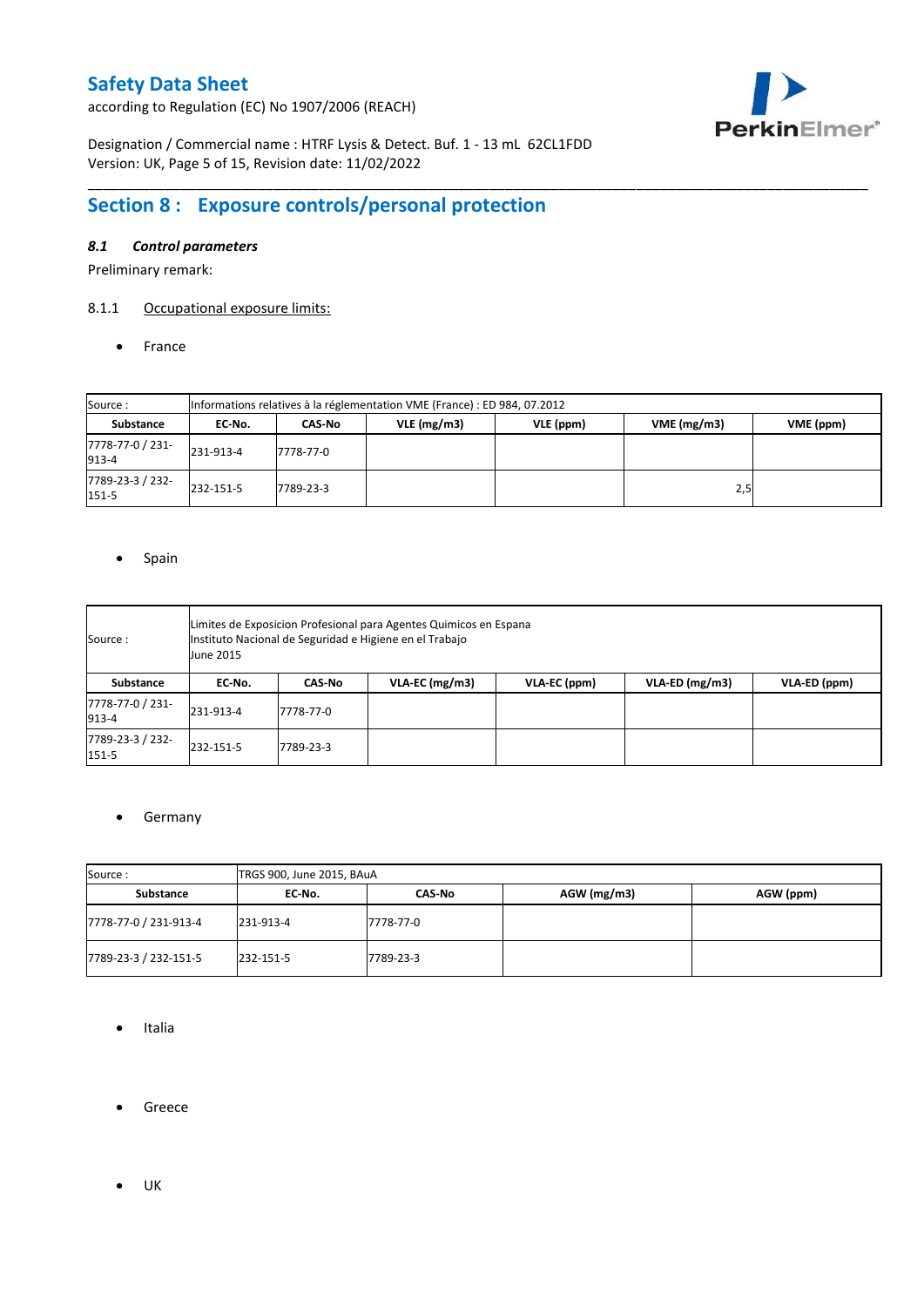PerkinElmer®

according to Regulation (EC) No 1907/2006 (REACH)

Designation / Commercial name : HTRF Lysis & Detect. Buf. 1 - 13 mL 62CL1FDD Version: UK, Page 6 of 15, Revision date: 11/02/2022

## OSHA (USA)

| Source :                      |        | Occupational Safety and Health Administration (OSHA) Permissible Exposure Limits (PELS) from 29 CFR 1910.1000 |                                                                            |                                                                               |                                                                      |                                                                        |  |  |  |
|-------------------------------|--------|---------------------------------------------------------------------------------------------------------------|----------------------------------------------------------------------------|-------------------------------------------------------------------------------|----------------------------------------------------------------------|------------------------------------------------------------------------|--|--|--|
| Substance                     | EC-No. | <b>CAS No</b>                                                                                                 | <b>OSHA Permissible</b><br><b>Exposure Limit (PEL)</b><br>8-hour TWA (ppm) | <b>OSHA Permissible</b><br><b>Exposure Limit (PEL) 8-</b><br>hour TWA (mg/m3) | <b>OSHA Permissible</b><br><b>Exposure Limit (PEL)</b><br>STEL (ppm) | <b>OSHA Permissible</b><br><b>Exposure Limit (PEL)</b><br>STEL (mg/m3) |  |  |  |
| 7778-77-0 / 231-913-231-913-4 |        | 7778-77-0                                                                                                     |                                                                            |                                                                               |                                                                      |                                                                        |  |  |  |
| 7789-23-3 / 232-151-232-151-5 |        | 7789-23-3                                                                                                     |                                                                            |                                                                               |                                                                      |                                                                        |  |  |  |

\_\_\_\_\_\_\_\_\_\_\_\_\_\_\_\_\_\_\_\_\_\_\_\_\_\_\_\_\_\_\_\_\_\_\_\_\_\_\_\_\_\_\_\_\_\_\_\_\_\_\_\_\_\_\_\_\_\_\_\_\_\_\_\_\_\_\_\_\_\_\_\_\_\_\_\_\_\_\_\_\_\_\_\_\_\_\_\_\_\_\_\_\_\_\_\_\_\_\_\_\_

### 8.1.2 Biological limit values (Germany):

| Source:               |           |           | List of recommended health-based biological limit values (BLVs) and biological guidance values (BGVs), June 2014 |           |
|-----------------------|-----------|-----------|------------------------------------------------------------------------------------------------------------------|-----------|
| Substance             | EC No.    | CAS No    | $BLV$ (mg/m3)                                                                                                    | BLV (ppm) |
| 7778-77-0 / 231-913-4 | 231-913-4 | 7778-77-0 |                                                                                                                  |           |
| 7789-23-3 / 232-151-5 | 232-151-5 | 7789-23-3 |                                                                                                                  |           |

### 8.1.3 Exposure limits at intended use (Germany):

| Source:               | TRGS 903, November 2015, BAuA |           |             |           |  |  |  |
|-----------------------|-------------------------------|-----------|-------------|-----------|--|--|--|
| Substance             | EC-No.                        | CAS-No    | BGW (mg/m3) | BGW (ppm) |  |  |  |
| 7778-77-0 / 231-913-4 | 231-913-4                     | 7778-77-0 |             |           |  |  |  |
| 7789-23-3 / 232-151-5 | 232-151-5                     | 7789-23-3 |             |           |  |  |  |

### 8.1.4 DNEL/PNEC-values:

• DNEL worker

| Source:                  |                     | <b>IGESTIS – substance database</b> |                                                 |                                                          |                                                           |                                                 |                                                         |                                                     |                                                             |
|--------------------------|---------------------|-------------------------------------|-------------------------------------------------|----------------------------------------------------------|-----------------------------------------------------------|-------------------------------------------------|---------------------------------------------------------|-----------------------------------------------------|-------------------------------------------------------------|
| Substance                | EC-No.              | <b>CAS No</b>                       | Acute - dermal,<br>local effects<br>(mg/kg/day) | Long-term $-$<br>dermal, local<br>effects<br>(mg/kg/day) | Long-term -<br>dermal.<br>systemic effects<br>(mg/kg/day) | Acute –<br>inhalation, local<br>effects (mg/m3) | $Acute -$<br>inhalation,<br>systemic effects<br>(mg/m3) | Long-term -<br>inhalation, local<br>effects (mg/m3) | Long-term $-$<br>inhalation,<br>systemic effects<br>(mg/m3) |
| 7778-77-0 /<br>231-913-4 | 231-913-4 7778-77-0 |                                     |                                                 |                                                          |                                                           |                                                 | 4.07-4.07                                               |                                                     |                                                             |
| 7789-23-3/<br>232-151-5  | 232-151-5 7789-23-3 |                                     |                                                 |                                                          |                                                           | l3-3                                            | $3-3$                                                   |                                                     |                                                             |

### DNEL consumer

| Source:          |        | GESTIS - substance database |                                                 |                                                          |                                                             |                                |                                                                                      |                                                      |                                                           |
|------------------|--------|-----------------------------|-------------------------------------------------|----------------------------------------------------------|-------------------------------------------------------------|--------------------------------|--------------------------------------------------------------------------------------|------------------------------------------------------|-----------------------------------------------------------|
| <b>Substance</b> | EC No. | <b>CAS-No</b>               | Acute - dermal,<br>local effects<br>(mg/kg/day) | $Lone-term -$<br>dermal. local<br>effects<br>(mg/kg/day) | Long-term $-$<br>dermal.<br>systemic effects<br>(mg/kg/day) | Acute –<br>linhalation. locall | Acute -<br>inhalation.<br>----- effects (mg/m3) systemic effects   ______<br>(mg/m3) | Long-term –<br>linhalation. local<br>effects (mg/m3) | Long-term –<br>inhalation.<br>systemic effects<br>(mg/m3) |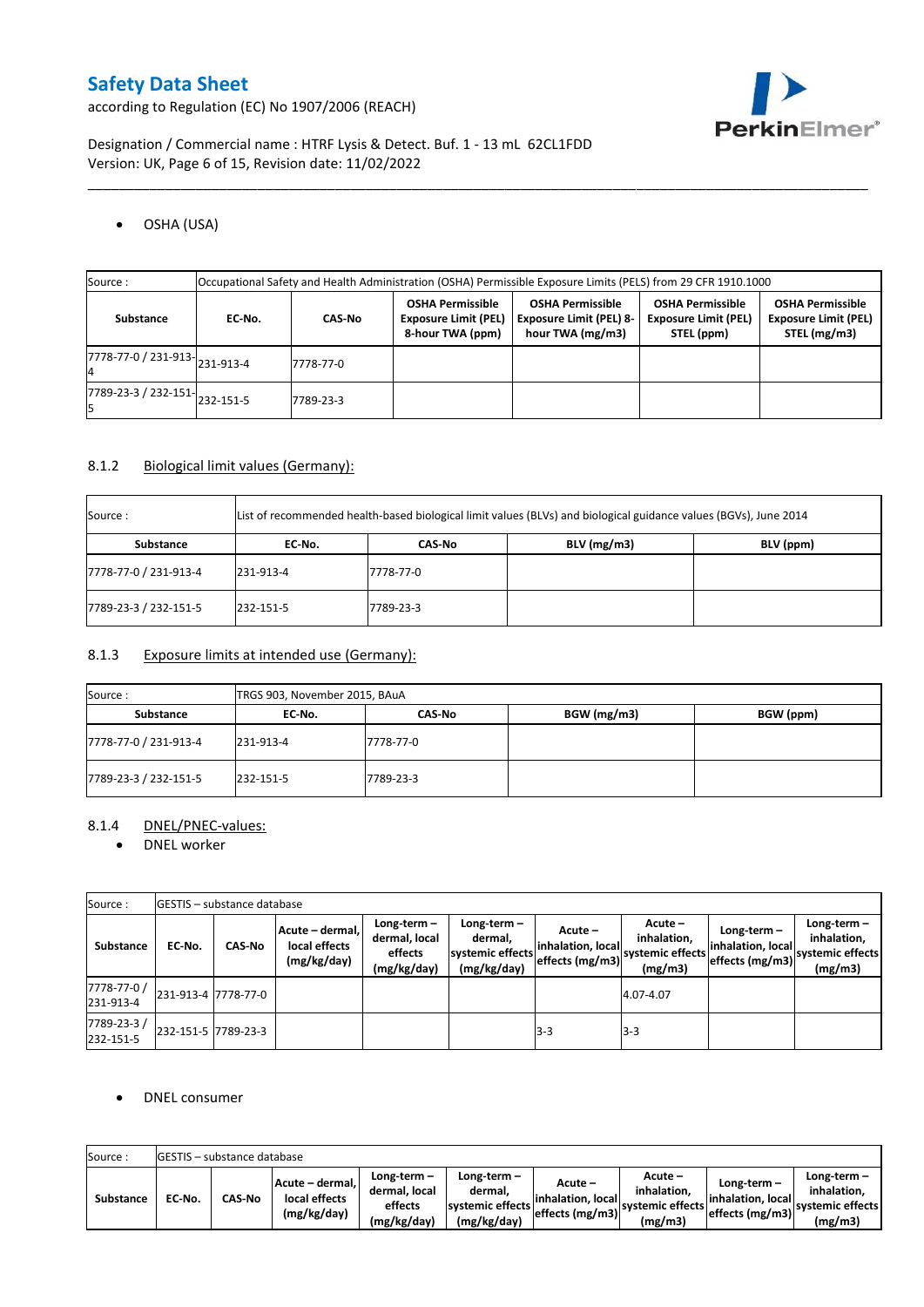according to Regulation (EC) No 1907/2006 (REACH)



## Designation / Commercial name : HTRF Lysis & Detect. Buf. 1 - 13 mL 62CL1FDD Version: UK, Page 7 of 15, Revision date: 11/02/2022

| 7778-77-0 / 231-913-4 7778-77-0                                                                                                                                                                                                                                                                     |  |  |  |  |  |
|-----------------------------------------------------------------------------------------------------------------------------------------------------------------------------------------------------------------------------------------------------------------------------------------------------|--|--|--|--|--|
| $\left.\begin{array}{c c} 7789 - 23 - 3 / & 232 - 151 - 5 \end{array}\right  232 - 151 - 5 \begin{array}{ c c c } 7789 - 23 - 3 & 5125 & 5125 & 5125 & 5125 & 5125 & 5125 & 5125 & 5125 & 5125 & 5125 & 5125 & 5125 & 5125 & 5125 & 5125 & 5125 & 5125 & 5125 & 5125 & 5125 & 5125 & 5125 & 5125 &$ |  |  |  |  |  |

#### DNEL remark:

• PNEC

| Source:          | <b>INERIS</b>                  |               |            |                 |  |  |              |  |  |                                                                                                                                                                                                                                      |  |            |                      |              |  |  |  |
|------------------|--------------------------------|---------------|------------|-----------------|--|--|--------------|--|--|--------------------------------------------------------------------------------------------------------------------------------------------------------------------------------------------------------------------------------------|--|------------|----------------------|--------------|--|--|--|
|                  |                                |               |            | PNEC AQUATIC    |  |  |              |  |  |                                                                                                                                                                                                                                      |  |            | <b>PNEC Sediment</b> |              |  |  |  |
| <b>Substance</b> | EC-No.                         | <b>CAS-No</b> | freshwater |                 |  |  | marine water |  |  | intermittent release                                                                                                                                                                                                                 |  | freshwater |                      | marine water |  |  |  |
|                  |                                |               | (mg/L)     | $(mg/kg)$ (ppm) |  |  |              |  |  | $\left  \frac{m g}{L} \right  \frac{m g}{k g}$ $\left  \frac{m g}{L} \right  \frac{m g}{L}$ $\left  \frac{m g}{k g} \right  \frac{m g}{L}$ $\left  \frac{m g}{L} \right  \frac{m g}{L}$ $\left  \frac{m g}{L} \right  \frac{m g}{L}$ |  |            |                      |              |  |  |  |
| 7778-77-0        | / 231-913- 231-913-4 7778-77-0 |               |            |                 |  |  |              |  |  |                                                                                                                                                                                                                                      |  |            |                      |              |  |  |  |
| 7789-23-3        | / 232-151- 232-151-5 7789-23-3 |               |            |                 |  |  |              |  |  |                                                                                                                                                                                                                                      |  |            |                      |              |  |  |  |

| Source:                 | <b>INERIS</b> |               |                  |         |       |                                |         |       |          |         |       |                             |         |       |
|-------------------------|---------------|---------------|------------------|---------|-------|--------------------------------|---------|-------|----------|---------|-------|-----------------------------|---------|-------|
|                         |               | <b>CAS-No</b> | Others           |         |       |                                |         |       |          |         |       |                             |         |       |
| <b>Substance</b>        | EC-No.        |               | <b>PNEC soil</b> |         |       | PNEC sewage treatment<br>plant |         |       | PNEC air |         |       | PNEC secondary<br>poisoning |         |       |
|                         |               |               | (mg/L)           | (mg/kg) | (ppm) | (mg/L)                         | (mg/kg) | (ppm) | (mg/L)   | (mg/kg) | (ppm) | (mg/L)                      | (mg/kg) | (ppm) |
| 7778-77-0/<br>231-913-4 | 231-913-4     | 7778-77-0     |                  |         |       |                                |         |       |          |         |       |                             |         |       |
| 7789-23-3/<br>232-151-5 | 232-151-5     | 7789-23-3     |                  |         |       |                                |         |       |          |         |       |                             |         |       |

PNEC remark: Control parameters remark:

#### *8.2 Exposure controls*

8.2.1 Appropriate engineering controls:

8.2.2 Personal protective equipment: **Eye / Face protection**: Safety glasses with side-shields ; **Skin protection:**Gloves ; Laboratory coats ; **Respiratory protection**:Ensure adequate ventilation ; **Thermal hazards**:

8.2.3 Environmental exposure controls: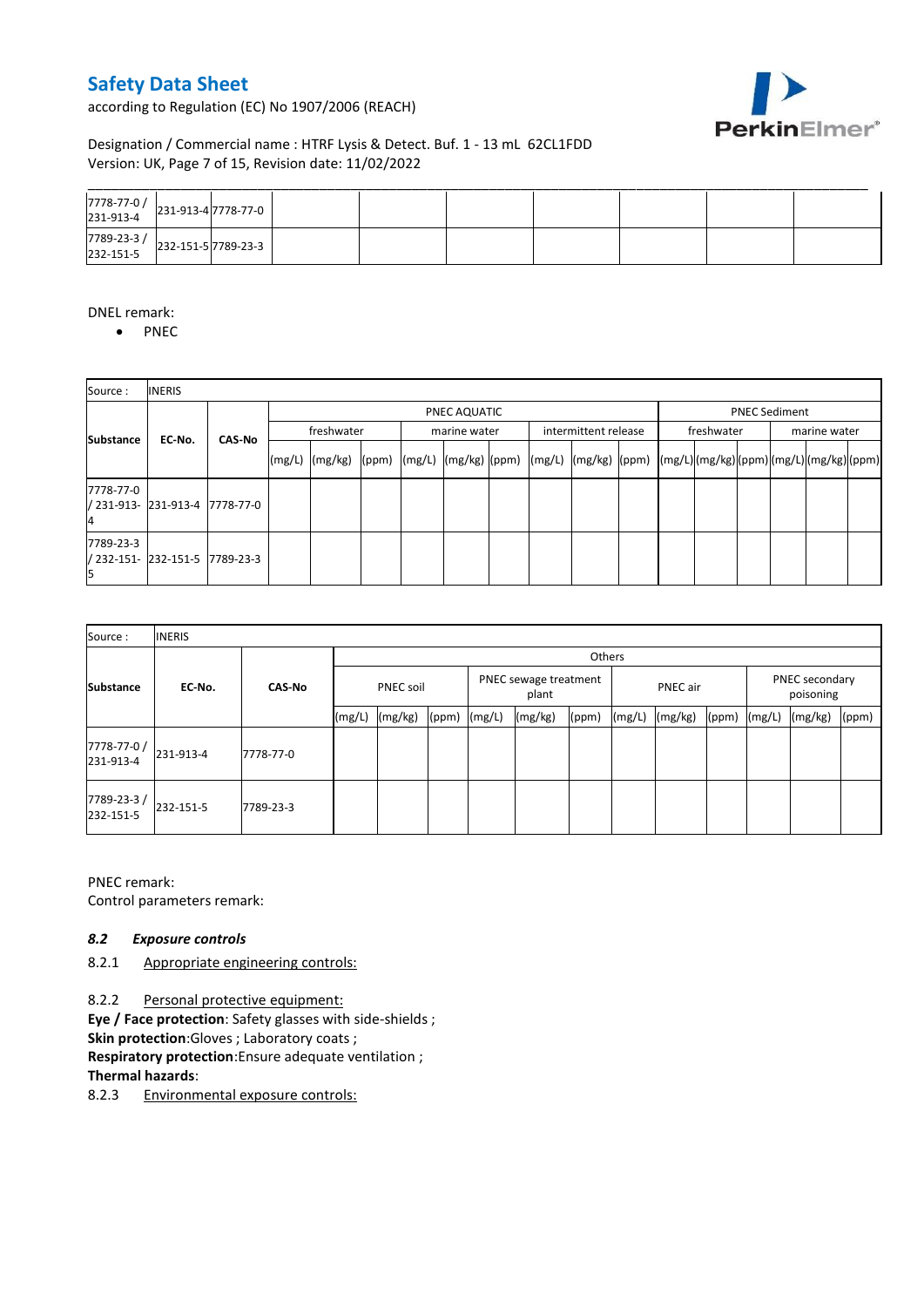according to Regulation (EC) No 1907/2006 (REACH)



Designation / Commercial name : HTRF Lysis & Detect. Buf. 1 - 13 mL 62CL1FDD Version: UK, Page 8 of 15, Revision date: 11/02/2022

# **Section 9 : Physical and chemical properties**

### *9.1 Information on basic physical and chemical properties*

### Appearance

| n                     |             |
|-----------------------|-------------|
| Physical state        | Liquid ;    |
| Colour                | Colorless : |
| Odour                 |             |
| Odour threshold (ppm) |             |

\_\_\_\_\_\_\_\_\_\_\_\_\_\_\_\_\_\_\_\_\_\_\_\_\_\_\_\_\_\_\_\_\_\_\_\_\_\_\_\_\_\_\_\_\_\_\_\_\_\_\_\_\_\_\_\_\_\_\_\_\_\_\_\_\_\_\_\_\_\_\_\_\_\_\_\_\_\_\_\_\_\_\_\_\_\_\_\_\_\_\_\_\_\_\_\_\_\_\_\_\_

|                                                             |                                           | Value | Concentration<br>(mol/L) | Method | Temperature (°C) | Pressure (kPa) | Remark |
|-------------------------------------------------------------|-------------------------------------------|-------|--------------------------|--------|------------------|----------------|--------|
| pH                                                          |                                           |       |                          |        |                  |                |        |
| Melting point (°C)                                          |                                           |       |                          |        |                  |                |        |
| Freezing point (°C)                                         |                                           |       |                          |        |                  |                |        |
| Initial boiling point/boiling range (°C)                    |                                           |       |                          |        |                  |                |        |
| Flash point (°C)                                            |                                           |       |                          |        |                  |                |        |
| Evaporation rate (kg/m <sup>2</sup> /h)                     |                                           |       |                          |        |                  |                |        |
| Flammability (type:) (%)                                    |                                           |       |                          |        |                  |                |        |
| Upper/lower<br>flammability or explosive                    | Upper explosive limit<br>(%)<br>limits    |       |                          |        |                  |                |        |
|                                                             | Lower explosive limit (%)                 |       |                          |        |                  |                |        |
| Vapour pressure (kPa)                                       |                                           |       |                          |        |                  |                |        |
| Vapour density (g/cm <sup>3</sup> )                         |                                           |       |                          |        |                  |                |        |
|                                                             | Density (g/cm <sup>3</sup> )              |       |                          |        |                  |                |        |
| Densities                                                   | Relative density (g/cm <sup>3</sup> )     |       |                          |        |                  |                |        |
|                                                             | Bulk density (g/cm <sup>3</sup> )         |       |                          |        |                  |                |        |
|                                                             | Critical density (g/cm <sup>3</sup> )     |       |                          |        |                  |                |        |
| Solubility (Type: ) (g/L)                                   |                                           |       |                          |        |                  |                |        |
| Partition coefficient (log Pow)<br>n-octanol/water at pH :  |                                           |       |                          |        |                  |                |        |
| Auto-ignition temperature (°C)                              |                                           |       |                          |        |                  |                |        |
| Decomposition temperature (°C)<br>Decomposition energy : kJ |                                           |       |                          |        |                  |                |        |
| Viscosity                                                   | Viscosity, dynamic (poiseuille)           |       |                          |        |                  |                |        |
|                                                             | Viscosity, cinematic (cm <sup>3</sup> /s) |       |                          |        |                  |                |        |
| Oxidising properties                                        |                                           |       |                          |        |                  |                |        |
| <b>Explosive properties</b>                                 |                                           |       |                          |        |                  |                |        |

#### *9.2 Other information:*

No other relevant data available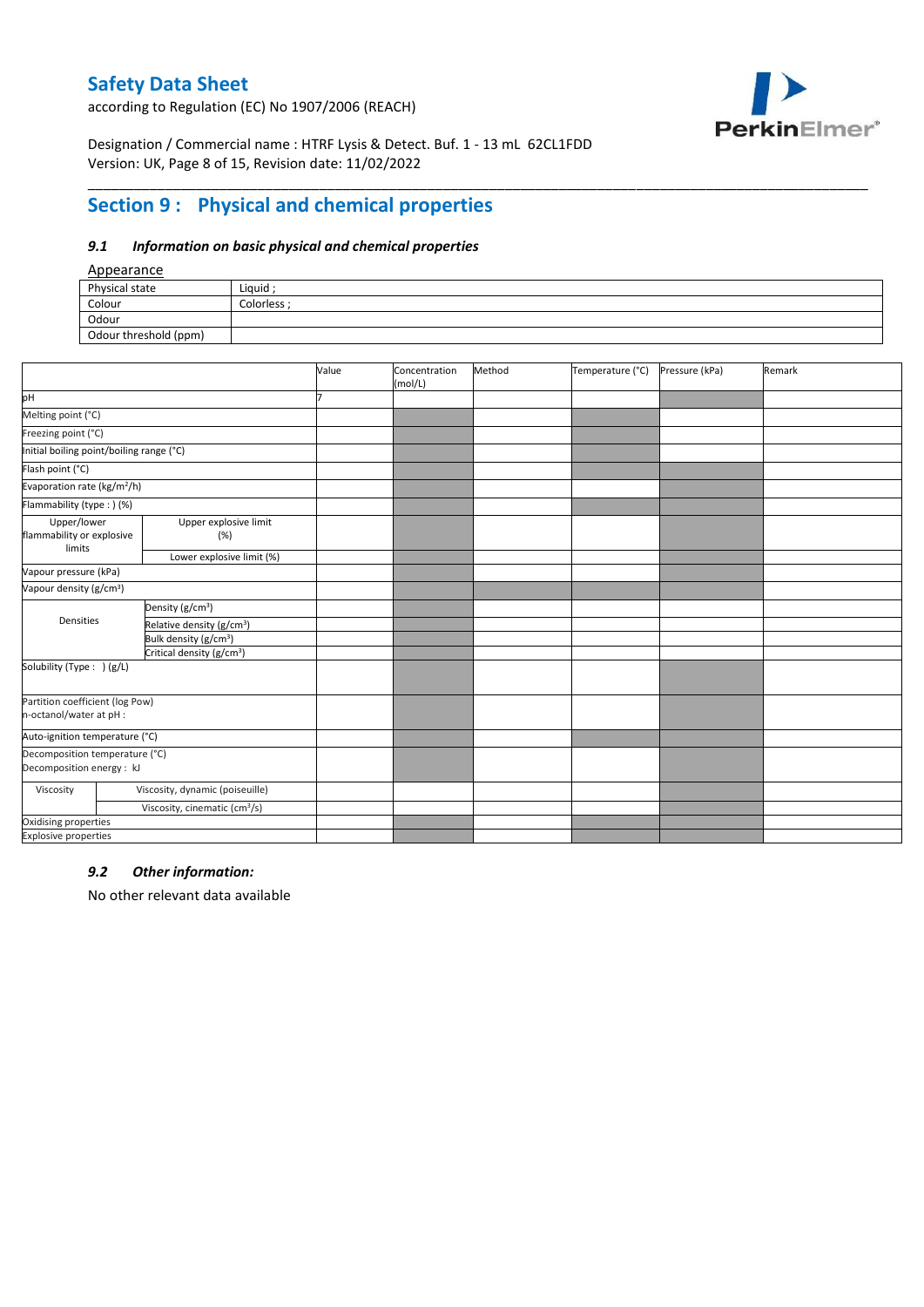according to Regulation (EC) No 1907/2006 (REACH)



Designation / Commercial name : HTRF Lysis & Detect. Buf. 1 - 13 mL 62CL1FDD Version: UK, Page 9 of 15, Revision date: 11/02/2022

## **Section 10 : Stability and reactivity**

- *10.1 Reactivity* This material is considered to be non-reactive under normal use conditions. ;
- *10.2 Chemical stability*
- *10.3 Possibility of hazardous reactions*
- *10.4 Conditions to avoid:*
- *10.5 Incompatible materials:*

#### *10.6 Hazardous decomposition products:*

Does not decompose when used for intended uses. ; Thermal decomposition can lead to the escape of irritating gases and vapors. ;

\_\_\_\_\_\_\_\_\_\_\_\_\_\_\_\_\_\_\_\_\_\_\_\_\_\_\_\_\_\_\_\_\_\_\_\_\_\_\_\_\_\_\_\_\_\_\_\_\_\_\_\_\_\_\_\_\_\_\_\_\_\_\_\_\_\_\_\_\_\_\_\_\_\_\_\_\_\_\_\_\_\_\_\_\_\_\_\_\_\_\_\_\_\_\_\_\_\_\_\_\_

## **Section 11 : Toxicological information**

Toxicokinetics, metabolism and distribution

#### *11.1 Information on toxicological effects*

### **Substances**

#### **Acute toxicity**

Animal data: Acute oral toxicity:

| Substance name        | LD50<br>(mg/kg) | <b>Species</b> | Method | Symptoms / delayed effects | Remark |
|-----------------------|-----------------|----------------|--------|----------------------------|--------|
| 7789-23-3 / 232-151-5 | 245-245         | Rat            |        |                            |        |
| 9002-93-1             | 1800-1800       | Rat            |        |                            |        |

Acute dermal toxicity:

| Substance name        | LD50 (mg/kg) | <b>Species</b> | Method | Remark |
|-----------------------|--------------|----------------|--------|--------|
| 7789-23-3 / 232-151-5 |              |                |        |        |

Acute inhalative toxicity:

| Substance name        | <b>C(E)L50</b><br>(mg/L) | <b>Exposure time</b> | <b>Species</b> | Method | Remark |
|-----------------------|--------------------------|----------------------|----------------|--------|--------|
| 7789-23-3 / 232-151-5 |                          |                      |                |        |        |

Practical experience / human evidence: Assessment / Classification: General Remark: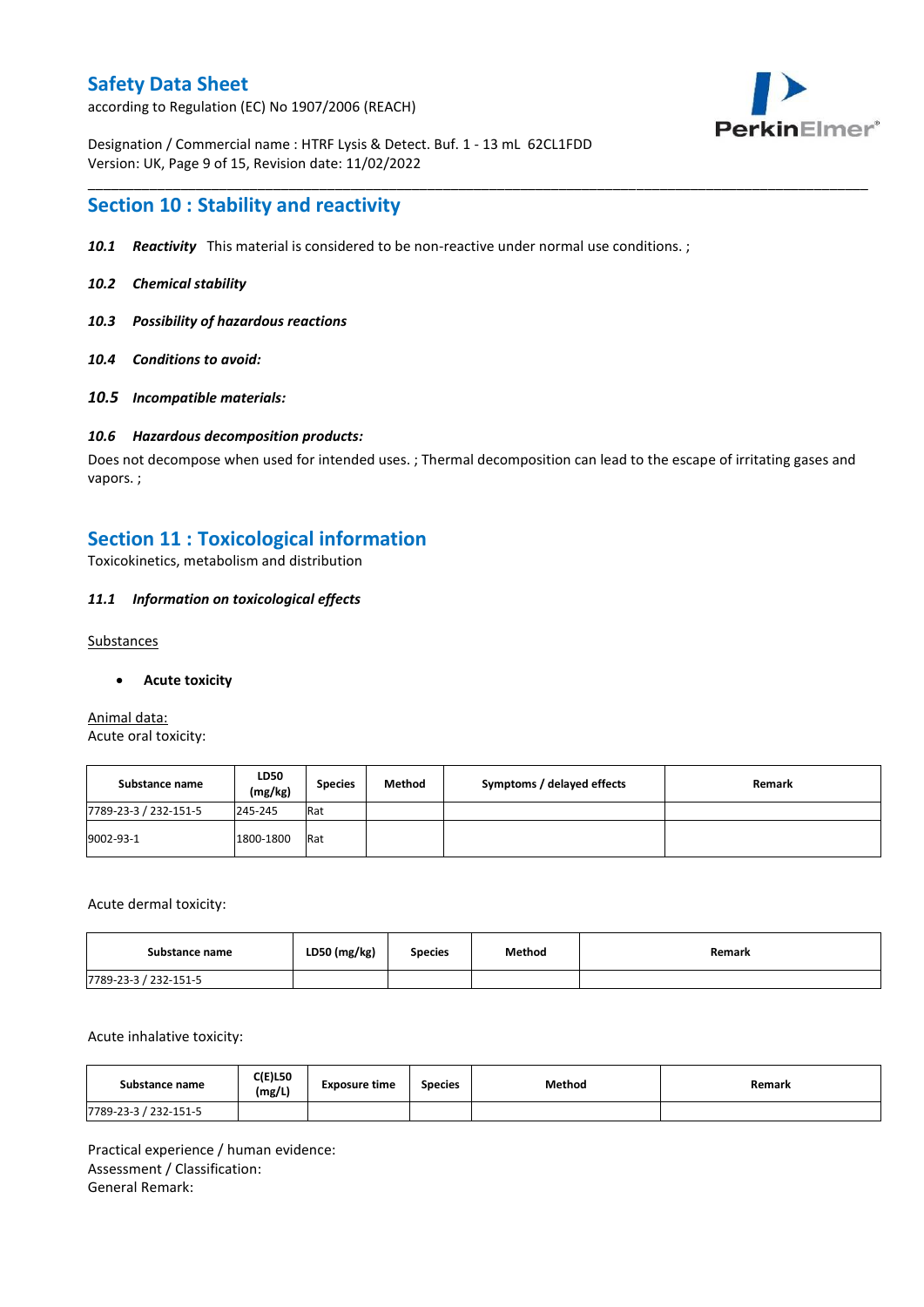according to Regulation (EC) No 1907/2006 (REACH)



Designation / Commercial name : HTRF Lysis & Detect. Buf. 1 - 13 mL 62CL1FDD Version: UK, Page 10 of 15, Revision date: 11/02/2022

### **Skin corrosion/irritation**

Animal data:

| Substance name | Species | Method | Exposure time | /evaluation | Score | Remark |
|----------------|---------|--------|---------------|-------------|-------|--------|
| 9002-93-1      |         |        |               |             |       |        |

\_\_\_\_\_\_\_\_\_\_\_\_\_\_\_\_\_\_\_\_\_\_\_\_\_\_\_\_\_\_\_\_\_\_\_\_\_\_\_\_\_\_\_\_\_\_\_\_\_\_\_\_\_\_\_\_\_\_\_\_\_\_\_\_\_\_\_\_\_\_\_\_\_\_\_\_\_\_\_\_\_\_\_\_\_\_\_\_\_\_\_\_\_\_\_\_\_\_\_\_\_

In-vitro skin test method: In-vitro skin test result: Assessment / Classification:

#### **Eye damage/irritation**

Animal data:

| : name<br>substance | <b>Species</b> | $ -$<br>Method | <b>Exposure time</b> | Result/evaluation | Score | Remark |
|---------------------|----------------|----------------|----------------------|-------------------|-------|--------|
| 9002-93-1           | .<br>Rabbit    |                |                      | irritation        |       |        |

In vitro eye test method: In vitro eye test result: Assessment / Classification:

#### **CMR effects (carcinogenity, mutagenicity and toxicity for reproduction)**

o Germ cell mutagenicity:

Animal data:

Assessment / Classification:

o Carcinogenicity

Practical experience / human evidence: Animal data:

Other information: Assessment / Classification:

o Reproductive toxicity

Practical experience / human evidence: Animal data:

Other information: Assessment / Classification:

Overall assessment on CMR properties:

- **Specific target organ toxicity (single exposure)**
	- o STOT SE 1 and 2

Animal data:

Other information: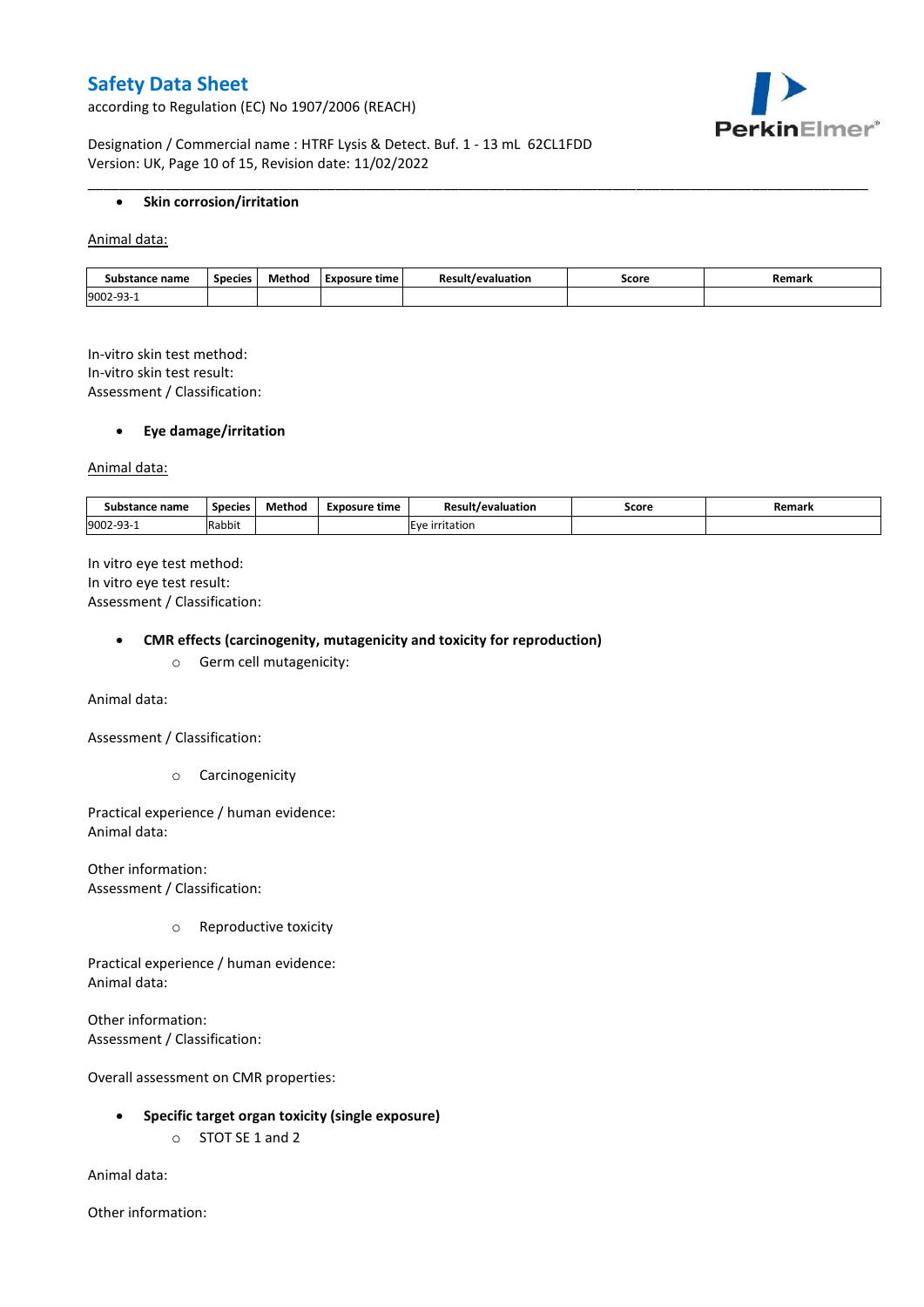according to Regulation (EC) No 1907/2006 (REACH)



Designation / Commercial name : HTRF Lysis & Detect. Buf. 1 - 13 mL 62CL1FDD Version: UK, Page 11 of 15, Revision date: 11/02/2022

o STOT SE 3

Practical experience / human evidence:

Other information: Assessment / Classification:

#### **Specific target organ toxicity (repeated exposure)**

Practical experience / human evidence: Animal data:

Assessment / Classification: Other information

**Aspiration hazard**

Practical experience / human evidence: Experimental data: viscosity data: see SECTION 9. Assessment / Classification: Remark:

11.1.1 Mixtures No toxicological information is available for the mixture itself

## **Section 12 : Ecological information**

In case that test data regarding one endpoint/differentiation exist for the mixture itself, the classification is carried out according to the substance criteria (excluding biodegradation and bioaccumulation). If no test data exist, the criteria for mixture classification has to be used (calculation method); in this case the toxicological data of the ingredients are shown.

\_\_\_\_\_\_\_\_\_\_\_\_\_\_\_\_\_\_\_\_\_\_\_\_\_\_\_\_\_\_\_\_\_\_\_\_\_\_\_\_\_\_\_\_\_\_\_\_\_\_\_\_\_\_\_\_\_\_\_\_\_\_\_\_\_\_\_\_\_\_\_\_\_\_\_\_\_\_\_\_\_\_\_\_\_\_\_\_\_\_\_\_\_\_\_\_\_\_\_\_\_

### *12.1 Aquatic toxicity:*

Acute (short-term) fish toxicity

| Source:          |        |               |                       |                       |                  | Informations relatives à la réglementation VME (France) : ED 984, 07.2012 |                              |        |        |                       |
|------------------|--------|---------------|-----------------------|-----------------------|------------------|---------------------------------------------------------------------------|------------------------------|--------|--------|-----------------------|
| <b>Substance</b> | EC-No. | <b>CAS-No</b> | <b>LC50</b><br>(mg/L) | <b>EC50</b><br>(mg/L) | Test<br>duration | <b>Species</b>                                                            | Result/<br><b>Evaluation</b> | Method | Remark | <b>General Remark</b> |
| 9002-93-1        |        | 9002-93-1     | 8,9                   |                       |                  | Pimephales<br>96 promelas<br>(fathead<br>minnow)                          |                              |        |        |                       |

#### Chronic (long-term) fish toxicity

| Source:          |        |                                                                                                    |  | Informations relatives à la réglementation VME (France) : ED 984, 07.2012 |  |  |  |  |  |  |  |  |
|------------------|--------|----------------------------------------------------------------------------------------------------|--|---------------------------------------------------------------------------|--|--|--|--|--|--|--|--|
| <b>Substance</b> | EC No. | NOEC (mg/L) Test duration<br>Method<br><b>CAS-No</b><br><b>General Remark</b><br>Remark<br>Species |  |                                                                           |  |  |  |  |  |  |  |  |
| 9002-93-1        |        | 9002-93-1                                                                                          |  |                                                                           |  |  |  |  |  |  |  |  |

#### Acute (short-term) toxicity to crustacea

| Source    |        |               |             | Informations relatives à la réglementation VME (France) : ED 984, 07.2012 |                |         |        |        |                         |
|-----------|--------|---------------|-------------|---------------------------------------------------------------------------|----------------|---------|--------|--------|-------------------------|
| Substance | EC-No. | <b>CAS-No</b> | <b>EC50</b> | <b>Test duration</b>                                                      | <b>Species</b> | Result/ | Method | Remark | <b>General Remark I</b> |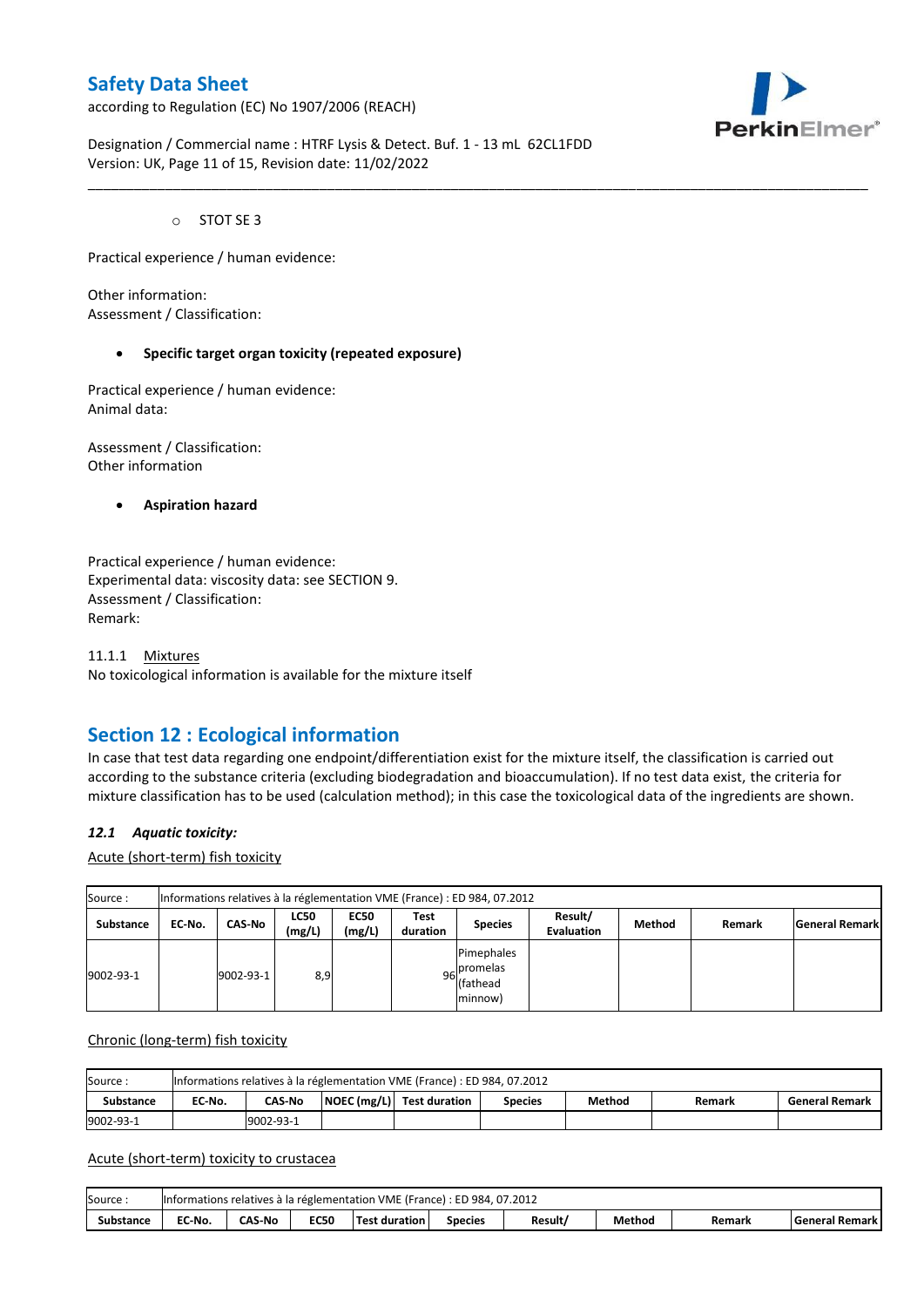PerkinElmer®

according to Regulation (EC) No 1907/2006 (REACH)

## Designation / Commercial name : HTRF Lysis & Detect. Buf. 1 - 13 mL 62CL1FDD Version: UK, Page 12 of 15, Revision date: 11/02/2022

|         |  | (mg/L) |    | uation. |  |  |
|---------|--|--------|----|---------|--|--|
| 9002-93 |  | 26     | 48 |         |  |  |

#### Chronic (long-term) toxicity to crustacea

| Source:          | Informations relatives à la réglementation VME (France) : ED 984, 07.2012 |           |  |                             |                |        |        |                       |  |
|------------------|---------------------------------------------------------------------------|-----------|--|-----------------------------|----------------|--------|--------|-----------------------|--|
| <b>Substance</b> | EC No.                                                                    | CAS-No    |  | NOEC (mg/L)   Test duration | <b>Species</b> | Method | Remark | <b>General Remark</b> |  |
| 9002-93-1        |                                                                           | 9002-93-1 |  |                             |                |        |        |                       |  |

#### Acute (short-term) toxicity to algae and cyanobacteria

| Source:          | Informations relatives à la réglementation VME (France) : ED 984, 07.2012 |           |  |                           |                |                              |               |        |                       |
|------------------|---------------------------------------------------------------------------|-----------|--|---------------------------|----------------|------------------------------|---------------|--------|-----------------------|
| <b>Substance</b> | EC No.                                                                    | CAS-No    |  | EC50 (mg/L) Test duration | <b>Species</b> | Result/<br><b>Evaluation</b> | <b>Method</b> | Remark | <b>General Remark</b> |
| 9002-93-1        |                                                                           | 9002-93-1 |  |                           |                |                              |               |        |                       |

### Toxicity to microorganisms and other aquatic plants / organisms

| Source:   | Informations relatives à la réglementation VME (France) : ED 984, 07.2012 |                                                                                 |  |  |  |  |  |  |  |
|-----------|---------------------------------------------------------------------------|---------------------------------------------------------------------------------|--|--|--|--|--|--|--|
| Substance | EC-No.                                                                    | $EC50$ (mg/L)<br>CAS-No<br>Method<br><b>General Remark</b><br>Species<br>Remark |  |  |  |  |  |  |  |
| 9002-93-1 | 9002-93-1                                                                 |                                                                                 |  |  |  |  |  |  |  |

Assessment / Classification:

## *12.2 Persistence and degradability*

Biodegradation:

| Source:   | Informations relatives à la réglementation VME (France) : ED 984, 07.2012 |           |                 |                                    |                         |        |                                                                                      |  |  |
|-----------|---------------------------------------------------------------------------|-----------|-----------------|------------------------------------|-------------------------|--------|--------------------------------------------------------------------------------------|--|--|
| Substance | EC No.                                                                    | CAS-No    | <b>Inoculum</b> | <b>Biodegradation</b><br>parameter | Degradation<br>rate (%) | Method | Remark                                                                               |  |  |
| 9002-93-1 |                                                                           | 9002-93-1 |                 | BOD (% of COD).                    | 36-36                   |        | In accordance with the required<br>stability the product is poorly<br>biodegradable. |  |  |

## Abiotic Degradation:

| Source:   |        |               |                                     |                                      |      |    |        |        |
|-----------|--------|---------------|-------------------------------------|--------------------------------------|------|----|--------|--------|
| Substance | EC-No. | <b>CAS-No</b> | Abiotic<br>degradation test<br>type | Half-life time   Temperature <br>(j) | (°C) | рH | Method | Remark |
| 9002-93-1 |        | 9002-93-1     |                                     |                                      |      |    |        |        |

### Assessment / Classification:

### *12.3 Bioaccumulative potential*

Bioconcentration factor (BCF):

| Source:          |        |               |                |        |        |        |
|------------------|--------|---------------|----------------|--------|--------|--------|
| <b>Substance</b> | EC No. | <b>CAS-No</b> | <b>Species</b> | Result | Method | Remark |
| 9002-93-1        |        | 9002-93-1     |                |        |        |        |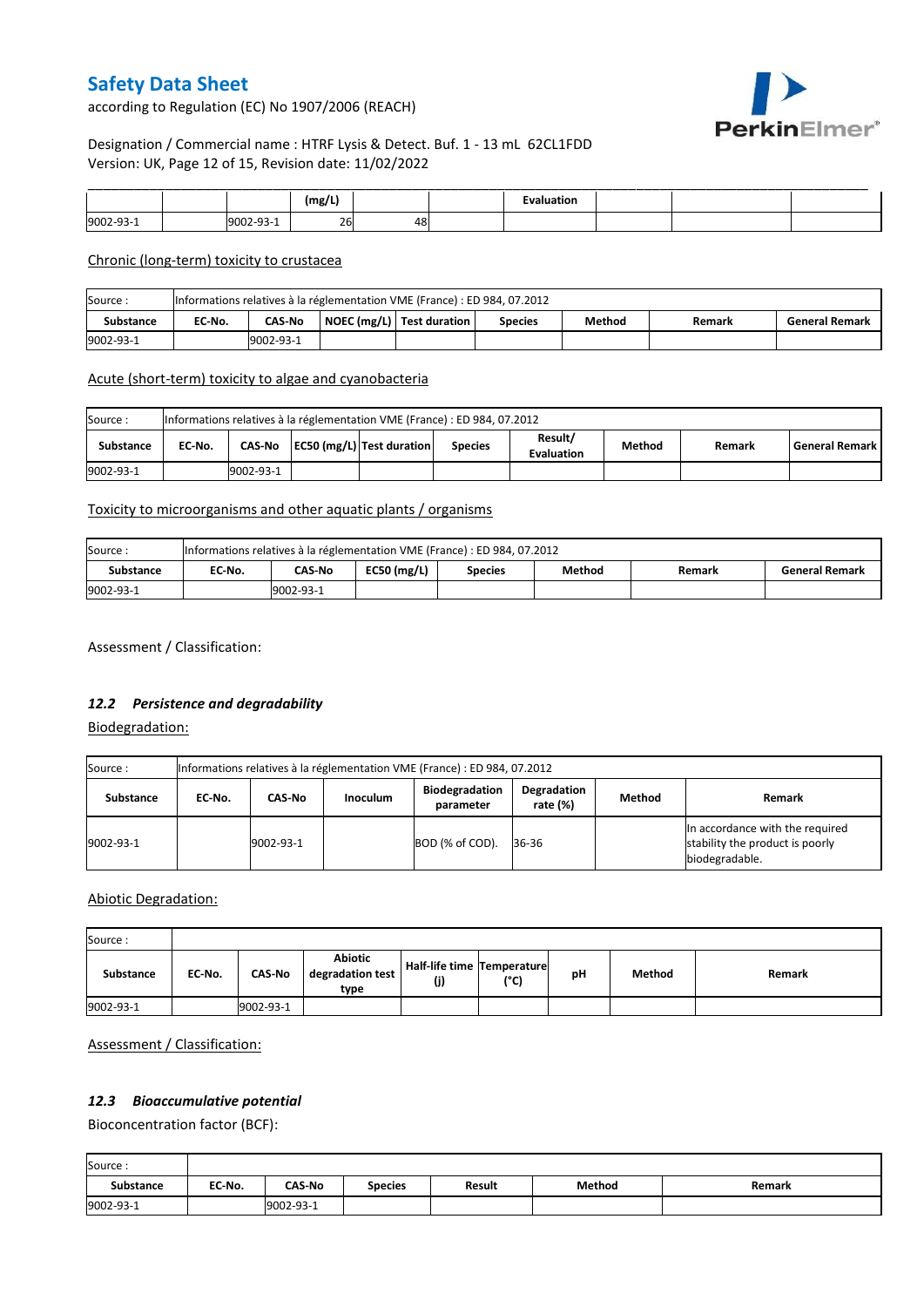according to Regulation (EC) No 1907/2006 (REACH)



Designation / Commercial name : HTRF Lysis & Detect. Buf. 1 - 13 mL 62CL1FDD Version: UK, Page 13 of 15, Revision date: 11/02/2022

#### *12.4 Mobility in soil*

| Source:   |       |                 |                     |                          |                                        |           |                                         |                                            |                                                 |        |        |
|-----------|-------|-----------------|---------------------|--------------------------|----------------------------------------|-----------|-----------------------------------------|--------------------------------------------|-------------------------------------------------|--------|--------|
| Substance | EC n° |                 | CAS n° Distribution | <b>Transport</b><br>type | Henry's law<br>constant<br>(Pa.m3/mol) | Log KOC I | <b>Half-life</b><br>time in<br>soil (j) | Half-life<br>time in<br>fresh<br>water (j) | <b>Half-life</b><br>time in<br>sea water<br>(j) | Method | Remark |
| 9002-93-1 |       | 9002-<br>$93-1$ |                     |                          |                                        |           |                                         |                                            |                                                 |        |        |

\_\_\_\_\_\_\_\_\_\_\_\_\_\_\_\_\_\_\_\_\_\_\_\_\_\_\_\_\_\_\_\_\_\_\_\_\_\_\_\_\_\_\_\_\_\_\_\_\_\_\_\_\_\_\_\_\_\_\_\_\_\_\_\_\_\_\_\_\_\_\_\_\_\_\_\_\_\_\_\_\_\_\_\_\_\_\_\_\_\_\_\_\_\_\_\_\_\_\_\_\_

#### *12.5 Results of PBT and vPvB assessment*

#### *12.6 Other adverse effects:*

Additional ecotoxicological information:

## **Section 13 : Disposal considerations**

#### *13.1 Waste treatment methods*

Waste treatment options:Dispose of waste according to applicable legislation. ;

## **Section 14 : Transport information**

ADR/RID/AND/IMDG/IATA UN No. UN Proper shipping name Transport hazard class(es) Hazard label(s) Packing group

#### *Transport in bulk according to Annex II of MARPOL 73/78 and the IBC Code*

| Land transport (ADR/RID)                                             |                                               |
|----------------------------------------------------------------------|-----------------------------------------------|
| Classification code ADR:                                             | Special Provisions for ADR/RID:               |
| Limited quantities for ADR/RID:                                      | Excepted Quantities for ADR/RID:              |
| Packing Instructions for ADR/RID:                                    | Special packing provisions for ADR/RID:       |
| Mixed packing provisions:                                            |                                               |
| Portable tanks and bulk containers Instructions:                     |                                               |
| Portable tanks and bulk containers Special Provisions:               |                                               |
| <b>ADR Tank Code:</b>                                                | ADR Tank special provisions:                  |
| Vehicle for tank carriage:                                           |                                               |
| Special provisions for carriage Packages:                            |                                               |
| Special provisions for carriage Bulk:                                |                                               |
| Special provisions for carriage for loading, unloading and handling: |                                               |
| Special Provisions for carriage Operation:                           |                                               |
| Hazard identification No:                                            | Transport category (Tunnel restriction code): |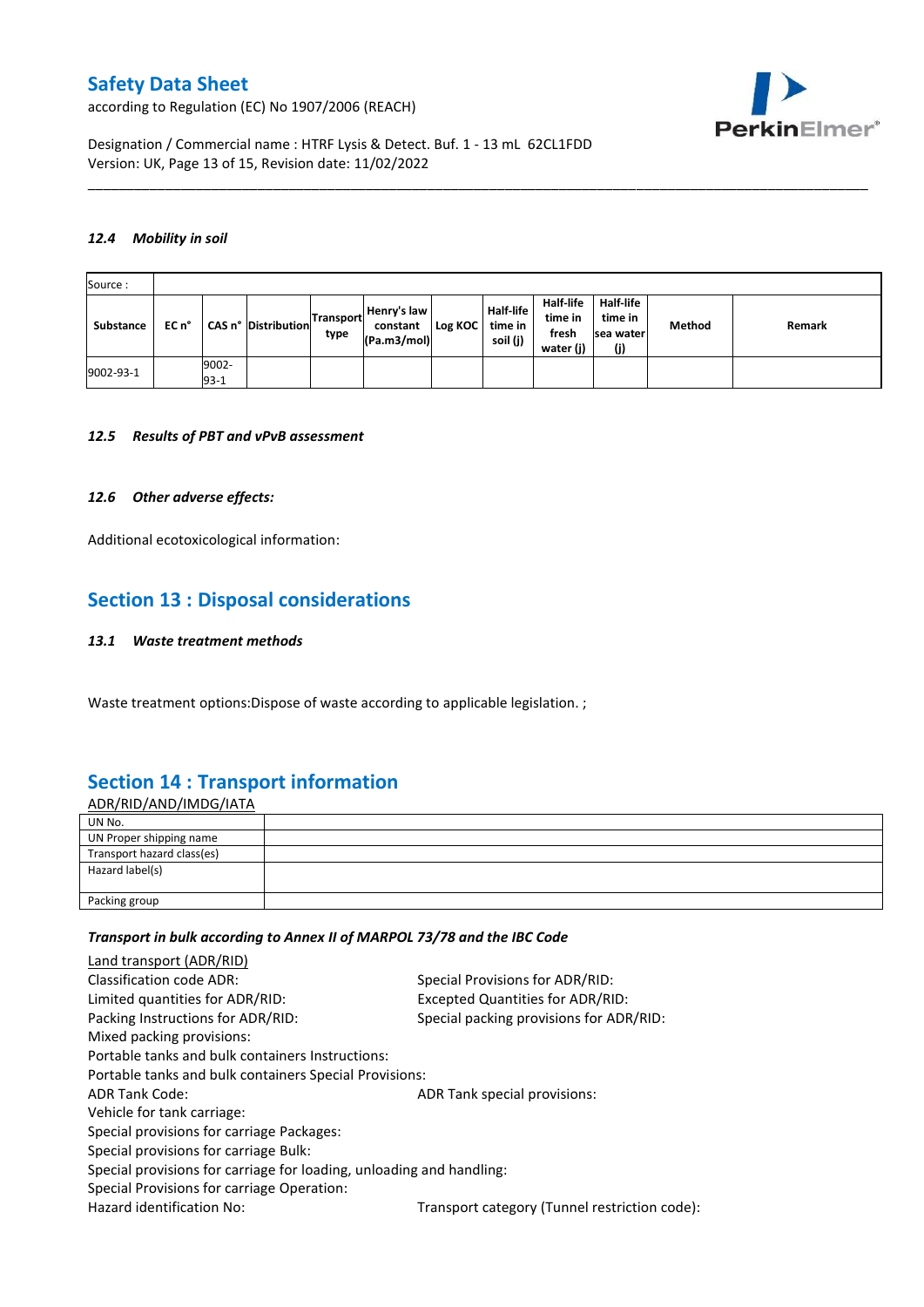according to Regulation (EC) No 1907/2006 (REACH)



Designation / Commercial name : HTRF Lysis & Detect. Buf. 1 - 13 mL 62CL1FDD Version: UK, Page 14 of 15, Revision date: 11/02/2022

| Sea transport (IMDG)                                                   |                                            |  |  |  |  |
|------------------------------------------------------------------------|--------------------------------------------|--|--|--|--|
| Marine Pollutant:                                                      | Subsidiary risk(s) for IMDG:               |  |  |  |  |
| Packing provisions for IMDG:                                           | Limited quantities for IMDG:               |  |  |  |  |
| Packing instructions for IMDG:                                         | <b>IBC</b> Instructions:                   |  |  |  |  |
| <b>IBC Provisions:</b>                                                 | <b>IMO</b> tank instructions:              |  |  |  |  |
| UN tank instructions:                                                  | Tanks and bulk Provisions:                 |  |  |  |  |
| EmS:                                                                   | Stowage and segregation for IMDG:          |  |  |  |  |
| Properties and observations:                                           |                                            |  |  |  |  |
| Inland waterway transport (ADN)                                        |                                            |  |  |  |  |
| <b>Classification Code ADN:</b>                                        | <b>Special Provisions ADN:</b>             |  |  |  |  |
| Limited quantities ADN:                                                | <b>Excepted quantities ADN:</b>            |  |  |  |  |
| Carriage permitted:                                                    | Equipment required:                        |  |  |  |  |
| Provisions concerning loading and unloading:                           | Provisions concerning carriage:            |  |  |  |  |
| Number of blue cones/lights:                                           | Remark:                                    |  |  |  |  |
| Air transport (ICAO-TI / IATA-DGR)                                     |                                            |  |  |  |  |
| Subsidiary risk for IATA:                                              | Excepted quantity for IATA:                |  |  |  |  |
| Passenger and Cargo Aircraft Limited Quantities Packing Instructions:  |                                            |  |  |  |  |
| Passenger and Cargo Aircraft Limited Quantities Maximal Net Quantity : |                                            |  |  |  |  |
| Passenger and Cargo Aircraft Packaging Instructions :                  |                                            |  |  |  |  |
| Passenger and Cargo Aircraft Maximal Net Quantity :                    |                                            |  |  |  |  |
| Cargo Aircraft only Packaging Instructions :                           | Cargo Aircraft only Maximal Net Quantity : |  |  |  |  |
| ERG code:                                                              | Special Provisions for IATA:               |  |  |  |  |
|                                                                        |                                            |  |  |  |  |

\_\_\_\_\_\_\_\_\_\_\_\_\_\_\_\_\_\_\_\_\_\_\_\_\_\_\_\_\_\_\_\_\_\_\_\_\_\_\_\_\_\_\_\_\_\_\_\_\_\_\_\_\_\_\_\_\_\_\_\_\_\_\_\_\_\_\_\_\_\_\_\_\_\_\_\_\_\_\_\_\_\_\_\_\_\_\_\_\_\_\_\_\_\_\_\_\_\_\_\_\_

# **Section 15 : Regulatory information**

## *15.1 Safety, health and environmental regulations/legislation specific for the substance or mixture* EU regulations

Authorisations and/or restrictions on use:

Authorisations: 9002-93-1 Restrictions on use: 7789-23-3 / 232-151-5 SVHC :9002-93-1

- Other EU regulations:
- Directive 2010/75/EC on industrial emissions

Not relevant

National regulations

### *15.2 Chemical Safety Assessment:*

For this mixture, no chemical safety assessment has been carried out